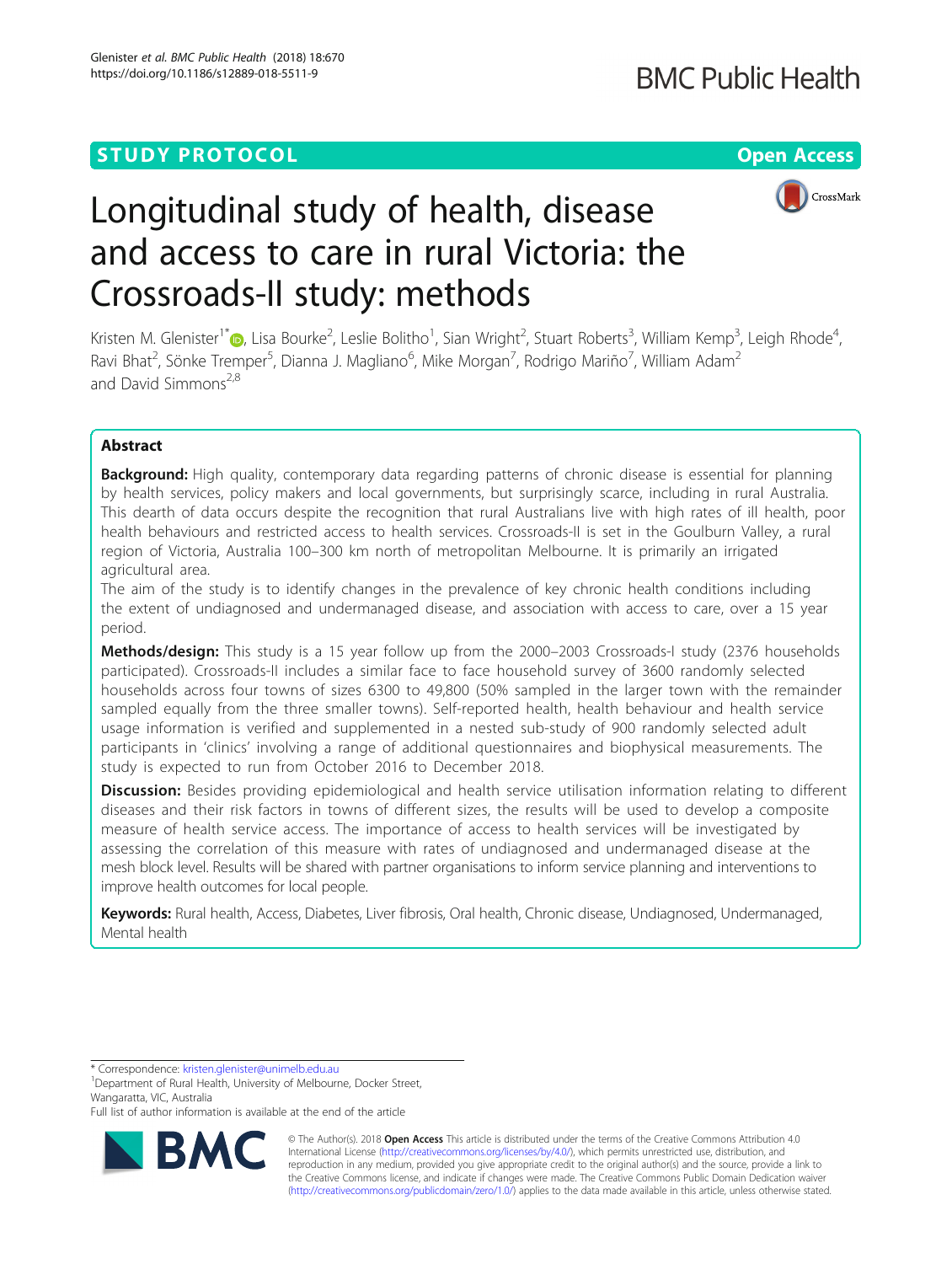# Background

High quality, contemporary, locally specific health data are essential to understanding the specific healthcare needs of rural populations. However, these data can be difficult to obtain for rural health services and rural local governments. Rural populations often experience a higher burden of chronic disease due to a culmination of older age profiles, lower incomes and levels of education, poor health behaviours, restricted access to care and multiple risk factors [\[1](#page-9-0)]. Rates of diabetes and cardiovascular disease [[2\]](#page-9-0) also remain higher in rural areas [[3\]](#page-9-0).

The Crossroads-I study was conducted in the Goulburn Valley (GV) region of Victoria, Australia between 2000 and 2003 and was initiated in response to poor health outcomes and health workforce shortages locally. The study assessed the prevalence of chronic disease and access to health care. Crossroads-I is one of the cohorts of the Australian and New Zealand Diabetes and Cancer Collaborative [[4,](#page-9-0) [5](#page-9-0)]. The study was designed as a baseline study for future comparative epidemiological studies and remains one of the largest and most broadly focussed studies of rural health in Australia.

Since the original study, initiatives to address rural workforce shortages have succeeded in increasing availability of primary care in some areas of rural Australia  $[6]$  $[6]$ , and availability of GPs is now reportedly equivalent to the state average in some areas of the Goulburn Valley [\[7\]](#page-9-0). Despite this, the Standardised mortality rate (SMR) remains higher than the state average in the region, as does hospitalisation and emergency department utilisation [\[7](#page-9-0)]. Thus, it is timely to repeat the original Crossroads-I study.

The aim of Crossroads-II is to identify changes in the prevalence of key chronic health conditions, including undiagnosed and undermanaged disease, and any association with variation in access to care since the original Crossroads-I study.

#### Background to crossroads-I

Crossroads-I examined the prevalence of a range of health conditions and health service utilisation in a rural setting, and was designed to be longitudinal. Crossroads included 2376 households and 6316 participants [[8\]](#page-9-0). A sub-sample (1454) were randomly selected to attend study 'clinics' to measure a range of biochemical, anthropometric and functional parameters [[8](#page-9-0)]. Participants were selected from the main towns of the 6 shires surrounding the larger regional centre. Crossroads-I focussed on several key chronic diseases (diabetes [[8](#page-9-0)], self-reported oral health [\[9](#page-9-0)], mental health, anaemia [[10\]](#page-9-0), asthma, chronic obstructive pulmonary disease [[11\]](#page-9-0), cardiovascular disease [[12\]](#page-9-0) as well as hypertension, other metabolic syndrome components [[5\]](#page-9-0), liver disease [\[5](#page-9-0)] and obesity  $[13]$ ). Crossroads-I study remains one of the largest, most broadly focussed studies of health and access to health services among rural Australian adults, and complements other rural population health studies including the Busselton Health and Healthy Ageing studies (currently focussed on 'Baby Boomers') [[14](#page-9-0)], the Blue Mountains studies (eye health and hearing loss) [\[15\]](#page-9-0), the Dubbo study of the elderly [\[16](#page-9-0)] and the Australian Women's longitudinal health studies [\[17\]](#page-9-0)). The health of the rural Crossroads-I cohort has been compared to the health of other cohorts including AusDiab [[18\]](#page-9-0) and is one of the 18 cohorts of the Australian and New Zealand Diabetes and Cancer Collaboration [[19](#page-9-0)].

#### Why are studies like Crossroads necessary?

Limited data relating to the prevalence of key chronic conditions, health behaviours and measures of health service utilisation in the Goulburn Valley are available, but access to comprehensive, contemporary data at a level of less than statistical area 3 (SA3, representing areas with populations of 30,000– 130,000 [[20](#page-9-0)]) is difficult for the majority of chronic conditions.

This study was designed as a partnership between a Rural Health research team, local health services and local governments to provide high quality, contemporary, locally specific data on the health of their clients and their access to health services. These local organisations will be able to use the data in service planning, to determine service leakage, estimate unmet demand and to inform targeted interventions. The study will examine the factors associated with poorer than expected health outcomes in the region, despite increased availability of GPs in parts of the region.

# Contribution to field

Crossroads II will compare detailed, comprehensive population health status information between a regional centre and surrounding smaller towns, at a local level, in a rural Australian setting. The study will provide information regarding changes in health, disease and health behaviours by comparing data from two time points, 15 years apart, within the same region. The study will use data obtained at a clinic to validate self-reported health information provided by participants. A unique aspect of the study is the inclusion of a comprehensive oral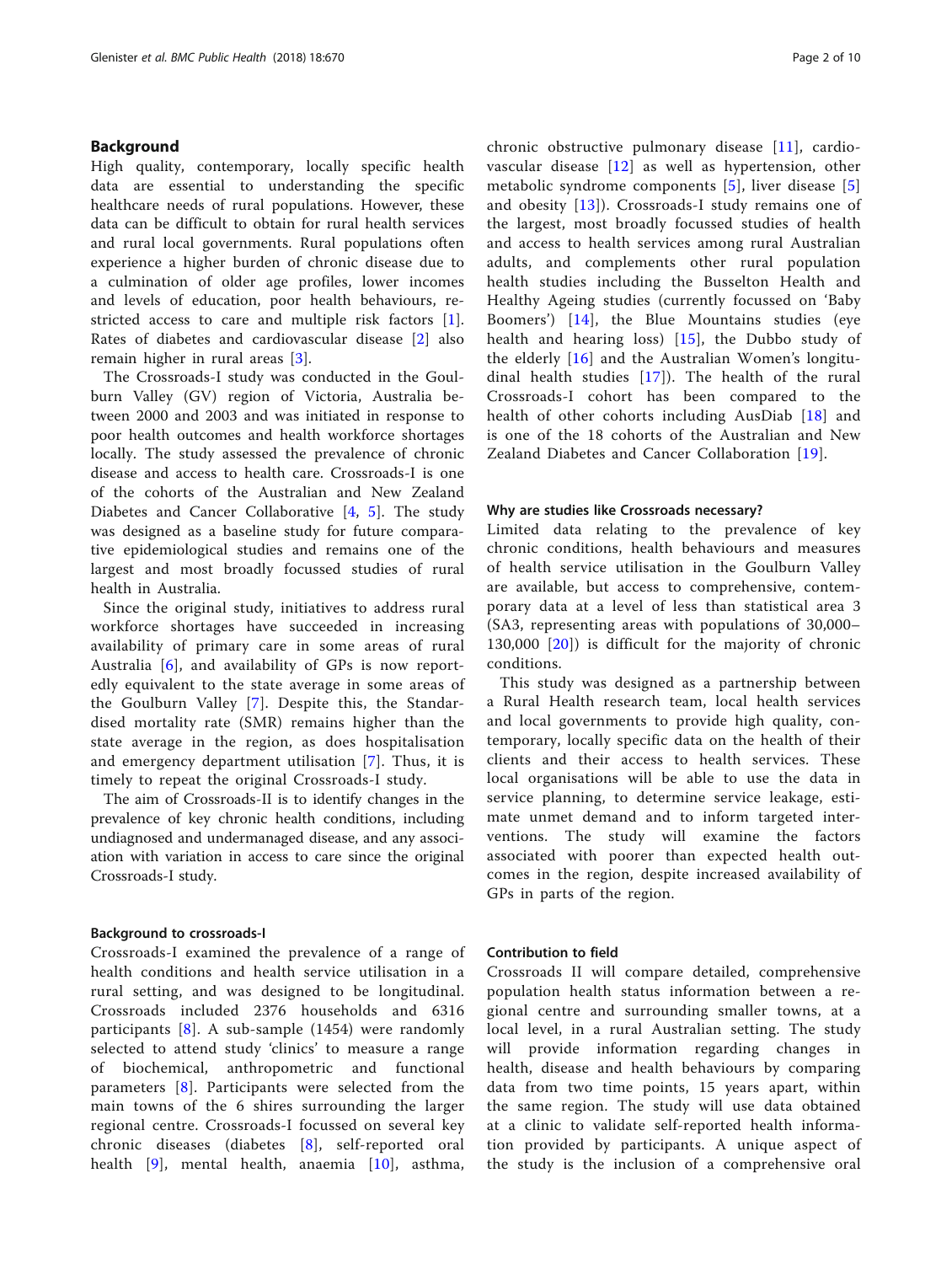

health assessment. The study will formulate a composite measure of access to a range of health services and examine the impact of limitations in access on undiagnosed and/or undermanaged disease at a mesh block level (representing the smallest statistical area used by the Australian Bureau of Statistics of a maximum of 30–60 dwellings), as summarised in Fig. 1.

# Methods & design

# Specific aims of Crossroads-II

1. To compare the rates of self-reported, undiagnosed and undermanaged chronic disease including mental health conditions, between

- a. the regional centre (Shepparton) and 3 smaller shire centres (Benalla, Cobram, Seymour) and
- b. 2000–2003 baseline and 2016–2018 data.
- 2. To compare the self-reported waiting times and other barriers to accessing primary care, community services, oral health care, allied health, mental health and specialist care between (i) the regional centre and 3 shire centres and (ii) 2001–2003 baseline data and 2016–2018 data.
- 3. To develop a composite measure of healthcare access, according to the type of health service, based upon waiting times and self-reported barriers to access.
- 4. To correlate the composite measure of healthcare access to care with under-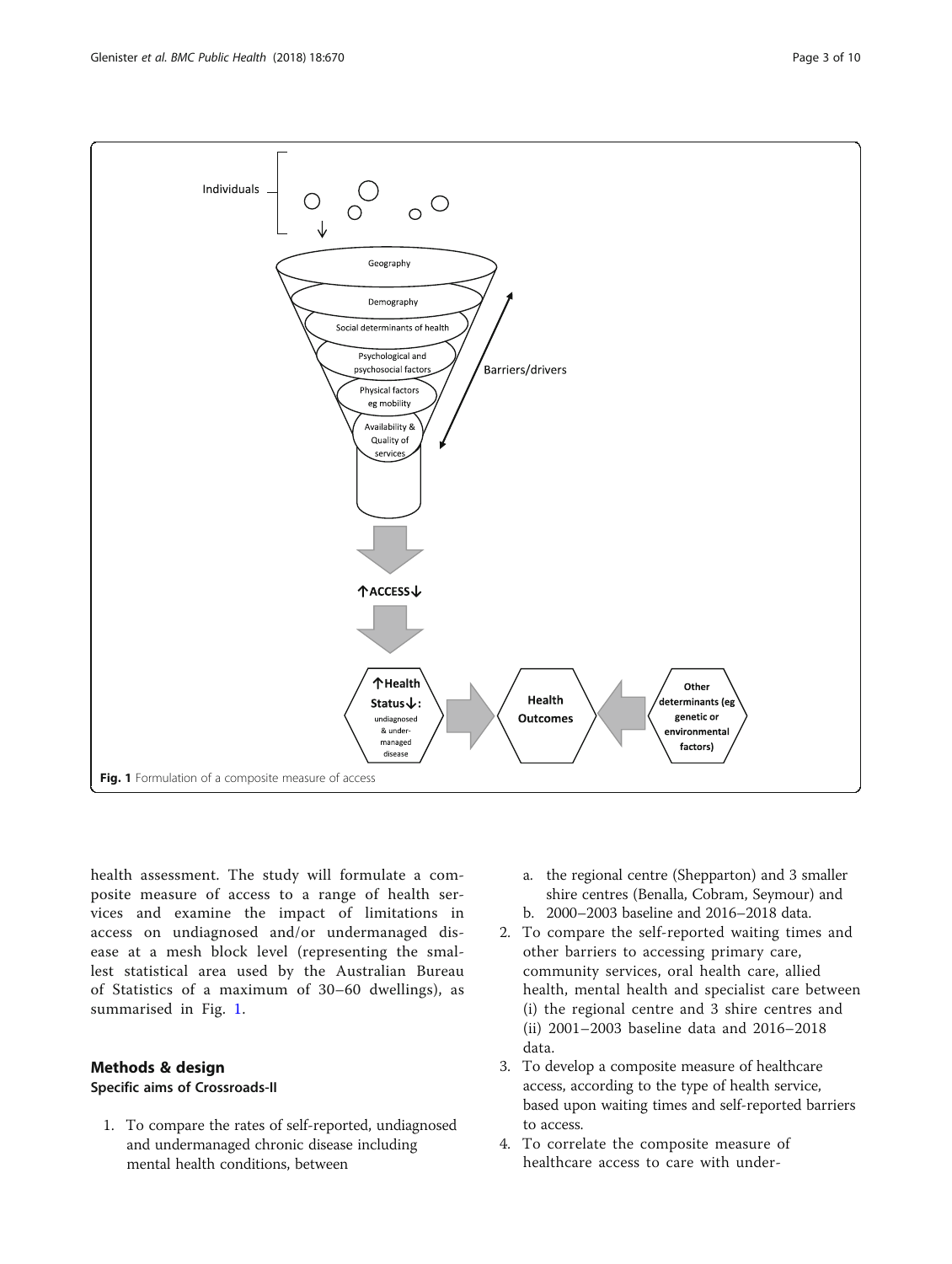<span id="page-3-0"></span>

diagnosis and under-management of chronic disease.

#### Design

This study is a repeat, cross sectional, population health study with broad focus on health, disease and access to health services. Both Crossroads-I and Crossroads-II were designed to include a household survey of randomly selected households (conducted face-to-face) to collect self-reported health, disease, health behaviour and health service usage information, with verification/ supplementation of this information at the 'clinic'. The clinic is designed as a nested study within the household survey.

#### Sample size calculation

The power calculations described below are 2 tailed, alpha 0.05 with power 0.8unless otherwise stated.

# Undiagnosed and/or undermanaged disease

Crossroads-I provided an estimate that 15% of the GV population had undermanaged and/or undiagnosed disease (Crossroads Undiagnosed Disease study, unpublished data). With 300 clinic participants from the regional centre and 300 clinic participants from shire centres, it is estimated that a 7.2% absolute difference will be able to be detected between the two groups. In addition, a 5% absolute difference is expected to be detected between the baseline study and the current study (600 vs 900 participants).

#### Access

A minimum of 1200+ household survey participants in the regional centre and 1200+ in the shire centres would enable the detection a difference of 0.33 days waiting time for health services (based on mean of 2  $± 4$  days). In addition, a difference of 0.25 days waiting time between the baseline study and this study will be detectable for each health service and type of treatment provided (eg. Emergency or elective surgery).

# Composite measure of access and undiagnosed/ undermanaged disease

The correlation between access and rates of undiagnosed and/or undermanaged disease in a given area (defined by mesh block) will be calculated. 100 mesh blocks allow detection of  $r = 0.276$ ; (24 people/mesh block from the household survey and 6 from the 'clinic').

# Setting

The setting for the study is the Goulburn Valley region of Victoria, Australia to allow comparison with Crossroads-I. The Goulburn Valley is located 100– 300 km from the state capital of Melbourne and is a region known for irrigated agriculture. The region was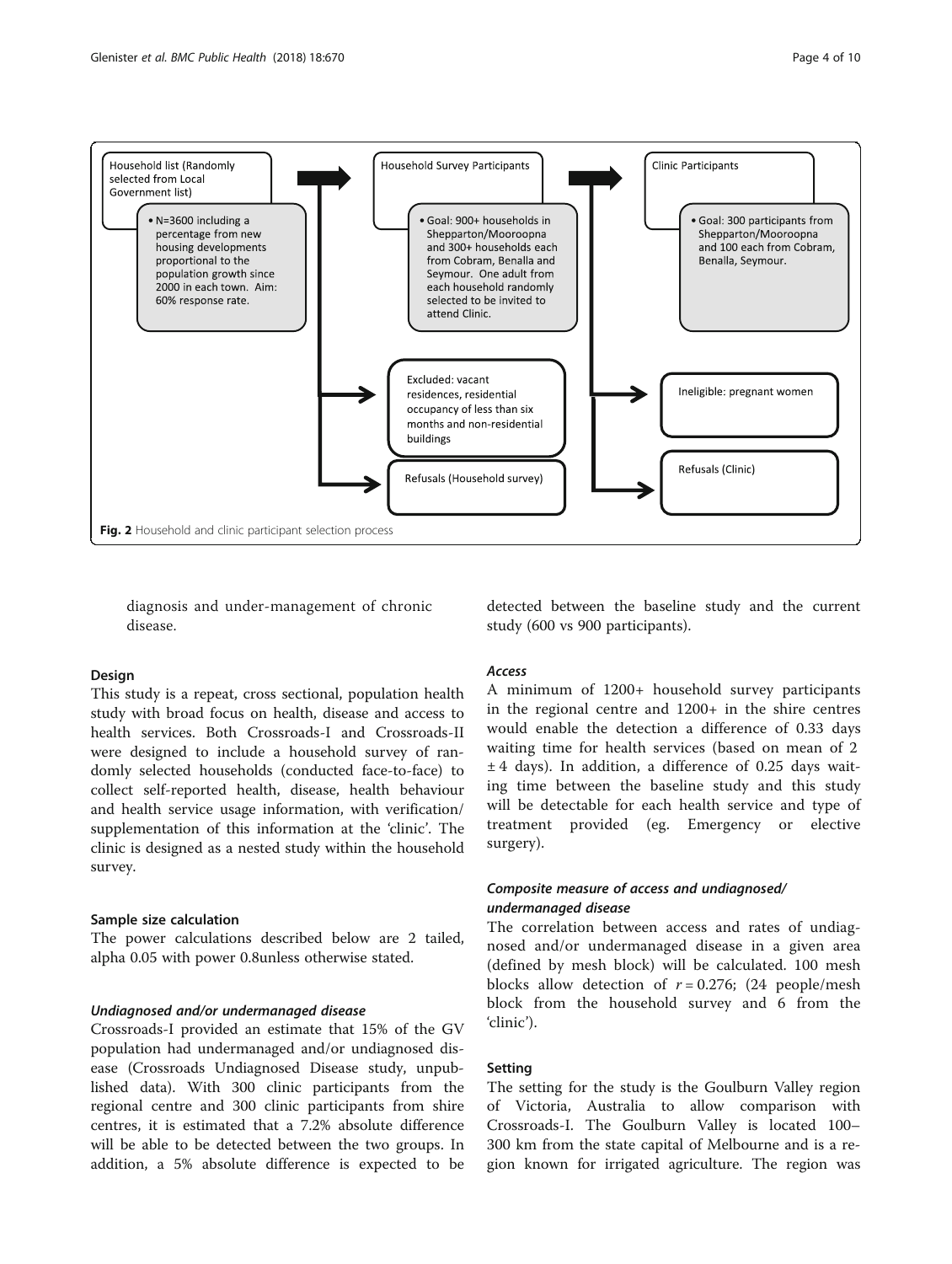chosen for Crossroads-I due to restricted access to health services and excess poor health outcomes at the time (2000–2003). For pragmatic reasons, only three (Benalla, Cobram and Seymour) of the six shire capitals from Crossroads-I will be included in this study, in addition to the regional centre of Shepparton/Mooroopna. These 3 towns were selected because of their geographical locations east, north and south of the regional centre, and their juxtaposition with other health services (another regional hospital, none, metropolitan services).

# Characteristics of participants Household selection

The households included in Crossroads-I study were randomly selected from residential address lists from local government organisations in the Goulburn Valley. In Crossroads-II 3600 households will be randomly selected from the same address lists plus a proportion of households from housing developments that have been built since 2000 (using local government lists), with a target of at least 1800 participating households. The proportion of houses from new housing developments will reflect the population growth experienced by that town. If an address is confirmed to be vacant or is no longer a residential address it will be removed from the household list and replaced by another randomly selected address. Data collection commenced in October 2016. The household response rate for Crossroads-I study was 70.3% [[8\]](#page-9-0). The target response rate for Crossroads-II nested study will be 60% with a minimum of 900 houses participating. Where possible, a census of household residents will be conducted for households that decline to participate.

# Household survey

The household survey will adopt a similar approach to the Crossroads-I study, and is outlined in Fig. [2](#page-3-0). All residents of the household aged 16 years or older who are able to provide informed consent and who have lived in the house for a minimum of 6 months will be eligible to participate. Adults will be invited to answer questions on behalf of their children aged < 16 years. The survey will be conducted face to face using iPads, with study data collected and managed using REDCap electronic data capture tools hosted at the University of Melbourne [[21](#page-9-0)]. REDCap (Research Electronic Data Capture, Vanderbilt University, United States) is a secure, web-based application designed to support data capture for research studies, providing: 1) an intuitive interface for validated data entry; 2) audit trails for tracking data manipulation and export procedures; 3) automated export procedures for seamless data downloads to common statistical packages; and 4) procedures for importing data from external sources. Advertising in local newspapers, local television and presentations to local service groups will be undertaken to promote the study, along with postcards delivered to the selected households. These postcards have been translated into the four most common languages in the region other than English (namely Italian, Arabic, Persian/Dari, Turkish). People who speak a language other than English are encouraged to participate with the assistance of a family member or friend. Households are visited multiple times until it is evident that the house is unoccupied or each of the adults agree or refuse to participate.

# Clinic participants

One adult participant  $(\geq 18$  years) from each participating household will be randomly selected to attend the clinic. Pregnant women will be excluded from attending the clinic. If a participant requires transport to and from the clinic, a taxi voucher is provided. If a person fails to attend the clinic, telephone contact is made to reschedule up to three times.

# Measures

# Oral glucose tolerance test (OGTT)

All participants without diabetes will attend the clinic between 7.00 am and 10.10 am after fasting for a minimum of 8 h. These participants will have baseline blood samples taken prior to consuming the glucose solution (300 mL) containing 75 g glucose within 5 min. If a participant vomits, the test will be discontinued. Participants with known diabetes will not undergo oral glucose tolerance testing, but will have fasting blood samples taken for all other routine analytes. Participants with diabetes unable to fast (eg insulin treated with a risk of hypoglycaemia) will be able to attend non-fasting.

# General blood tests

Blood will be taken from participants by a qualified phlebotomist for the following analyses. The total volume of blood drawn will be less than 18 mL (Monovette®, Sarstedt). Blood samples will be transported in an insulated vessel and stored at room temperature prior to processing. On occasion, a data logger will be used to verify transport temperature. Blood samples will be subject to full blood examination (FBE) within the same day. Serum samples will be processed within 30 min of collection (3220 g, 10 min, 15-22 °C) and refrigerated prior to testing. All pathology testing will be completed by a centralised, registered pathology laboratory, unless otherwise specified.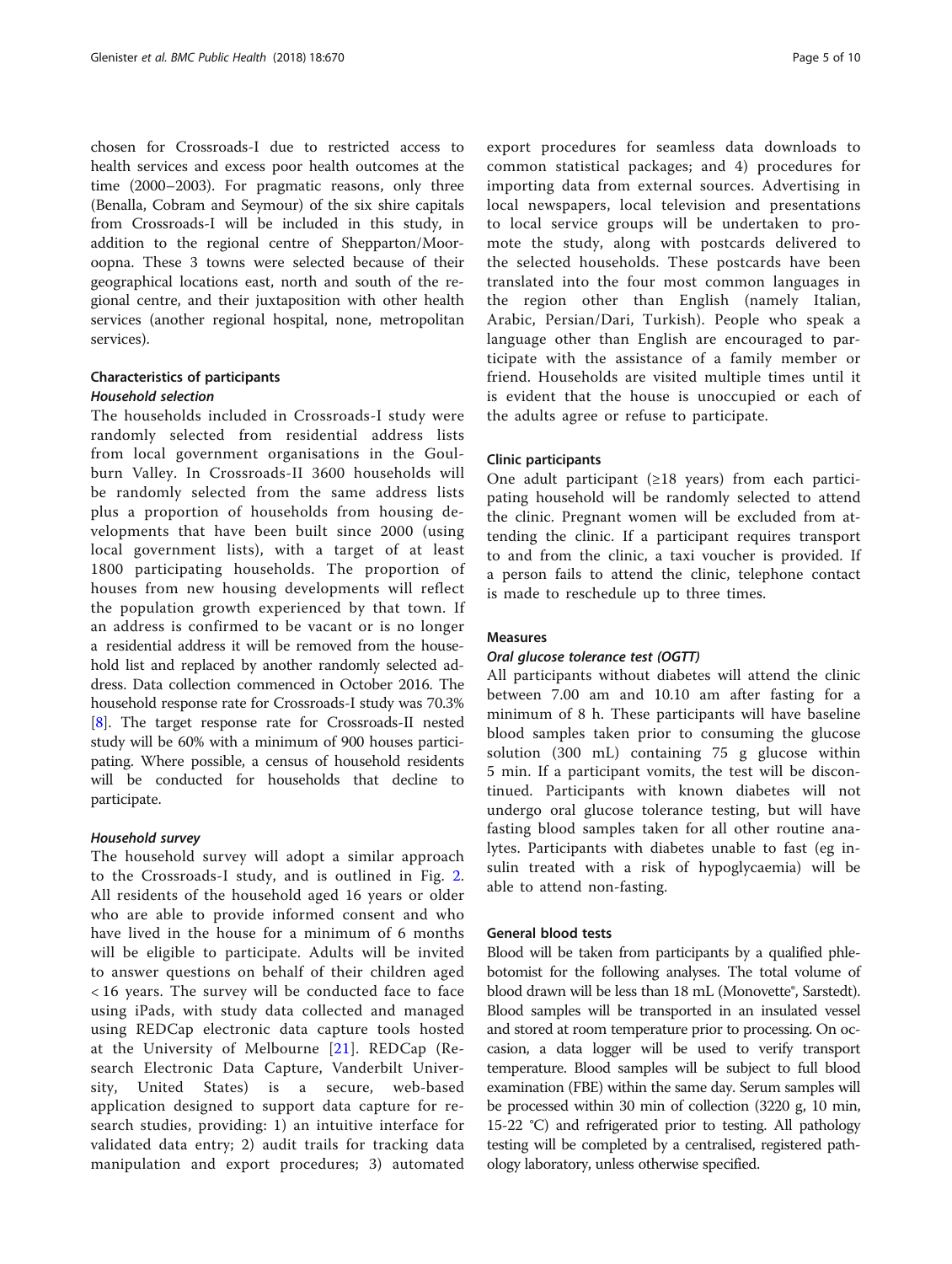| Test                                          | Analyte                                                                                            | Undiagnosed disease threshold                                                                                                                                                                                                                                                                                                                                                                                                                                                                                                                                                                                                                                                                                                                                                                                                                                                                      | Collection tube                                                                        |
|-----------------------------------------------|----------------------------------------------------------------------------------------------------|----------------------------------------------------------------------------------------------------------------------------------------------------------------------------------------------------------------------------------------------------------------------------------------------------------------------------------------------------------------------------------------------------------------------------------------------------------------------------------------------------------------------------------------------------------------------------------------------------------------------------------------------------------------------------------------------------------------------------------------------------------------------------------------------------------------------------------------------------------------------------------------------------|----------------------------------------------------------------------------------------|
| Glucose<br>tolerance                          | Baseline glucose and 2 h<br>post glucose load                                                      | Fasting 6.1-6.9 mmol/l impaired fasting glucose<br>2 h 7.8-11 mmol/L impaired glucose<br>tolerance<br>Fasting $\geq$ 7.0 mmol/l and/or 2 h $\geq$ 11.1<br>mmol/L diabetes [22]                                                                                                                                                                                                                                                                                                                                                                                                                                                                                                                                                                                                                                                                                                                     | 2.6 mL fluoride oxalate tube                                                           |
| <b>Diabetes</b><br>management                 | HbA1c                                                                                              | 6.5% [23]                                                                                                                                                                                                                                                                                                                                                                                                                                                                                                                                                                                                                                                                                                                                                                                                                                                                                          | 2.6 mL EDTA tube                                                                       |
|                                               | Insulin                                                                                            | > 9.0 microlU/mL predictive of pre-diabetes [24]                                                                                                                                                                                                                                                                                                                                                                                                                                                                                                                                                                                                                                                                                                                                                                                                                                                   | 4.7 mL serum tube (1 mL serum<br>aliquot to be stored at -72 °C for<br>later analysis) |
| Anaemia                                       | <b>FBE</b>                                                                                         | Haemoglobin < 130 g/L (males), < 120 g/L<br>(Females) [25]                                                                                                                                                                                                                                                                                                                                                                                                                                                                                                                                                                                                                                                                                                                                                                                                                                         | 2.6 mL EDTA tube                                                                       |
|                                               | Kidney function $U + E$ , creatinine                                                               | Urine: Albumin/Creatinine ratio: ≥2.5<br>(Males), ≥3.5 (Females)<br>Plasma:<br>Creatinine 110 µmol/L (male), 90 µmol/L (female) [26]<br>eGFR: < 90 ml/min/1.73 m (http://www.racqp.org.<br>au/your-practice/guidelines/redbook/8-prevention-<br>of-vascular-and-metabolic-disease/83-cholesterol-<br>and-other-lipids/)<br>Sodium: outside of 134-145 mEq/L (http://www.<br>racgp.org.au/your-practice/guidelines/redbook/8-<br>prevention-of-vascular-and-metabolic-disease/83-<br>cholesterol-and-other-lipids/)<br>Potassium: outside of 3.5-5 mmol/L (http://www.<br>racgp.org.au/your-practice/guidelines/redbook/8-<br>prevention-of-vascular-and-metabolic-disease/83-<br>cholesterol-and-other-lipids/)<br>Urea: outside 3-8 mmol/L (http://www.racqp.org.<br>au/your-practice/quidelines/redbook/8-prevention-<br>of-vascular-and-metabolic-disease/83-cholesterol-<br>and-other-lipids/) | 4.7 mL gel tube                                                                        |
| LFT                                           | Gamma glutamyl transferase (GGT),<br>alanine transaminase (ALT),<br>aspartate transaminase (AST).  | $GGT: \geq 60$ U/L $[27]$<br>ALT: ≥30 U/L (males), ≥20 U/L (females) [27]<br>AST: ≥45 U/L [27]                                                                                                                                                                                                                                                                                                                                                                                                                                                                                                                                                                                                                                                                                                                                                                                                     | 4.7 mL gel tube                                                                        |
| Lipids                                        | Cholesterol, high density<br>lipoproteins (HDL), low density<br>lipoproteins (LDL), triglycerides. | Cholesterol: ≥4 mmol/L<br>$HDL: < 1$ mmol/L<br>$LDL:$ > 2 mmol/L<br>Triglycerides: ≥2 mmol/L (http://www.racgp.org.au/your-<br>practice/quidelines/redbook/8-prevention-of-vascular-and-<br>metabolic-disease/83-cholesterol-and-other-lipids/)                                                                                                                                                                                                                                                                                                                                                                                                                                                                                                                                                                                                                                                    | 4.7 mL gel tube                                                                        |
| Hepatitis B and<br>C infection or<br>immunity | Hepatitis B surface antibody<br>Hepatitis C antibodies                                             | Positive test plus independent confirmatory testing.                                                                                                                                                                                                                                                                                                                                                                                                                                                                                                                                                                                                                                                                                                                                                                                                                                               | 4.7 mL gel tube                                                                        |

#### Urine test

Urine samples will be provided by participants within 2 h of the baseline blood test using a standard urine collection container. Urine samples will be tested for creatinine and albumin to calculate the urinary albumin: creatinine ratio.

#### Stored serum samples

Serum samples (2x1mL aliquots) will be stored securely for future analysis including insulin and organochlorine pesticide metabolites. Organochlorine pesticide metabolites in serum will be analysed by gas chromatography/ mass spectrometry [[28](#page-9-0)].

# Anthropometric measurements

Height will be measured using a Seca 213 portable stadiometer with 1 mm graduations (Seca, Hamburg, Germany). Weight will be measured in triplicate using Seca 813 electronic scales with 200 kg capacity and 100 g increments (Seca, Hamburg, Germany). Calibration will be undertaken every 6 months. Waist measurement will be assessed in triplicate using medical grade measuring tape (SLD00035, MedShop). The location of the waist will be taken as the half way point between the lowest rib and the top of the iliac crest. Measuring tape will be replaced upon any evidence of stretching. Triplicate measurements will be obtained and the average taken of the two closest measurements.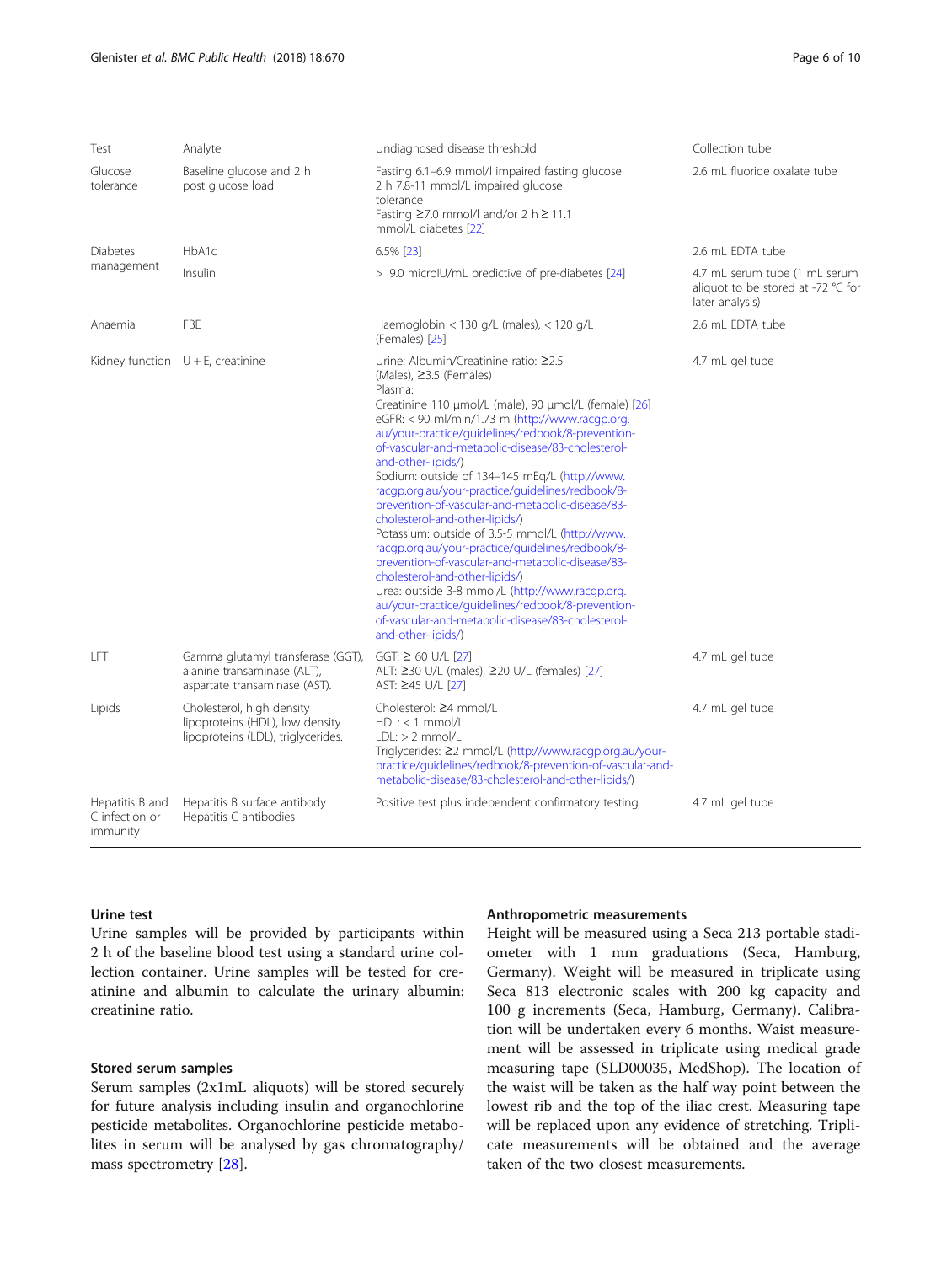# Liver stiffness (not measured in crossroads-I)

Liver stiffness will be determined for all participants using Fibroscan® (EchoSens, Paris) technology (models 402, or 530 compact, with M- or XL-probes). The liver will be localised with a KX5100 portable ultrasound (Kaixin®, China) when available, and used to determine the skin to capsule distance. The XL-probe will be used when the skin to capsule distance exceeds 24 mm. When available the Controlled Attenuation Parameter (CAP) will be used to assess hepatic steatosis. The median LSM (kPa) from a minimum of 10 valid readings and 60% success rate will be obtained with a maximum interquartile range of 30%. A Fibroscan reading of < 7.0 kPa will be considered within normal range. FibroScan has achieved 79% sensitivity and 78% specificity to detect fibrosis when liver stiffness exceeds 7 kPa [[29\]](#page-9-0). 90–95% of healthy people with no liver disease will show results of < 7.0 kPa (median 5.3 kPa) [[30\]](#page-9-0).

#### Spirometry

Spirometry will be conducted using the Vitalograph micro 6300 handheld spirometer (Vitalograph, United Kingdom) in conjunction with disposable mouthpieces (Vitalograph Safe T way) and nose clips (Vitalograph, United Kingdom). Participants will be excluded is they have had recent eye or abdominal surgery or angina. Calibration will be undertaken after each clinic of ≤20 participants. FEV1 and FVC will be determined in triplicate for each participant (adjusted according to participant height, weight, age and sex), with FEV1 < 80% of predicted considered indicative of obstructive lung disease and FVC < 80% of predicted indicative of restrictive lung disease (Lung Foundation, 2016). A FEV1/FVC ratio of  $< 0.7$  or  $> 0.8$  will be considered indicative of obstructive lung disease or restrictive lung disease respectively (Lung Foundation, 2016). The accuracy of the Vitalograph micro spirometer is reported as  $<$  3% by volume,  $<$  10% by flow with linearity error  $<$  3% (Vitalograph).

#### Blood pressure

Blood pressure will be assessed after participants have sat resting for a minimum of 5 min. The Omron HEM-907 Intellisense digital automatic blood pressure monitor (Omron, Japan) will be used, with appropriate sized cuff (Small, Medium, Large (Omron, Japan)). Calibration will be undertaken every six months. The measurement will be taken in triplicate, with 1 min between each measurement. An average of the two closest measurements will be recorded. Readings of ≥140/90 will be considered elevated (Heart Foundation).

#### Atrial fibrillation screening

Screening for atrial fibrillation (AF) will be performed using the Kardia Mobile device (AliveCor®, Belgium) and an iPad Air-2 (Apple, California). Participants with a pacemaker or electronic implantable device will be excluded. Traces unable to be allocated as either normal or AF will be assessed by a physician, and if the diagnosis remains unclear this will be assessed by a second, independent physician. The Kardia device achieves sensitivity of 90– 93% and specificity 76–86% for AF [\[31](#page-9-0)].

#### Cognitive screening(not measured in crossroads-I)

Cognitive screening will be undertaken by all participants using the Montreal Cognitive Assessment (MoCA) tool (Montreal, Canada, developed by Ziad Nasreddine in 1996) and will be administered and scored by a trained research assistant. A score of 20 or above will be considered within the normal range. MoCA detects mild cognitive impairment with 90–96% sensitivity and 87% specificity, and ability to detect Alzheimer's dementia with a specificity of  $87\%$   $[32]$  $[32]$  $[32]$ . It has previously been used in populations from 49 to 85 years  $\pm$  [[32\]](#page-9-0), and is considered superior to mini-mental state examination (MMSE) for mild impairment [[33](#page-9-0)].

# Audiometry

Audiology assessment will be conducted using the Madsen Zeta audiometer (Otometrics, Denmark) and ME70 12 kHz noise reduction headphones by trained research assistants. Participants who use hearing aids will remove their hearing aids prior to assessment. Calibration will be conducted on a 12 month cycle. Hearing threshold  $(-10 \text{ to } 130 \text{ dB})$  at frequencies of 250, 500, 1000, 2000, 4000, 8000 Hz will be determined. The hearing test result communicated to the participants will be the pure tone average threshold of 500, 1000 and 2000 Hz, with normal hearing defined as a threshold of < 20 dB, mild hearing loss as 20-40 dB, moderate hearing loss as 41-60 dB and severe hearing loss as > 60 dB for each ear. More comprehensive analysis of hearing results will be conducted for research purposes. The accuracy of pure tone frequencies is reported to be better than 1% (Otometrics).

# Mental health screening tools

Participants will undergo a series of self-administered mental health screening exercises, namely Short Form-36 (SF-36), Patient Health Questionnaire-9 (PHQ-9), K10 and General Health Questionnaire-12 (GHQ-12). Scoring for SF-36 will be conducted for each of the 8 domains (four domains for physical health and four domains for mental health), with scores ranging from 0 to 100 [\[34](#page-9-0)]. Higher SF-36 scores indicate higher health related quality of life. Scoring for PHQ-9 will indicate level of depression, with 0–4 suggesting no depression, 5–9 mild, 10–14 moderate, 15–19 moderate to severe, 20–27 severe. PHQ-9 has shown high test-retest reliability for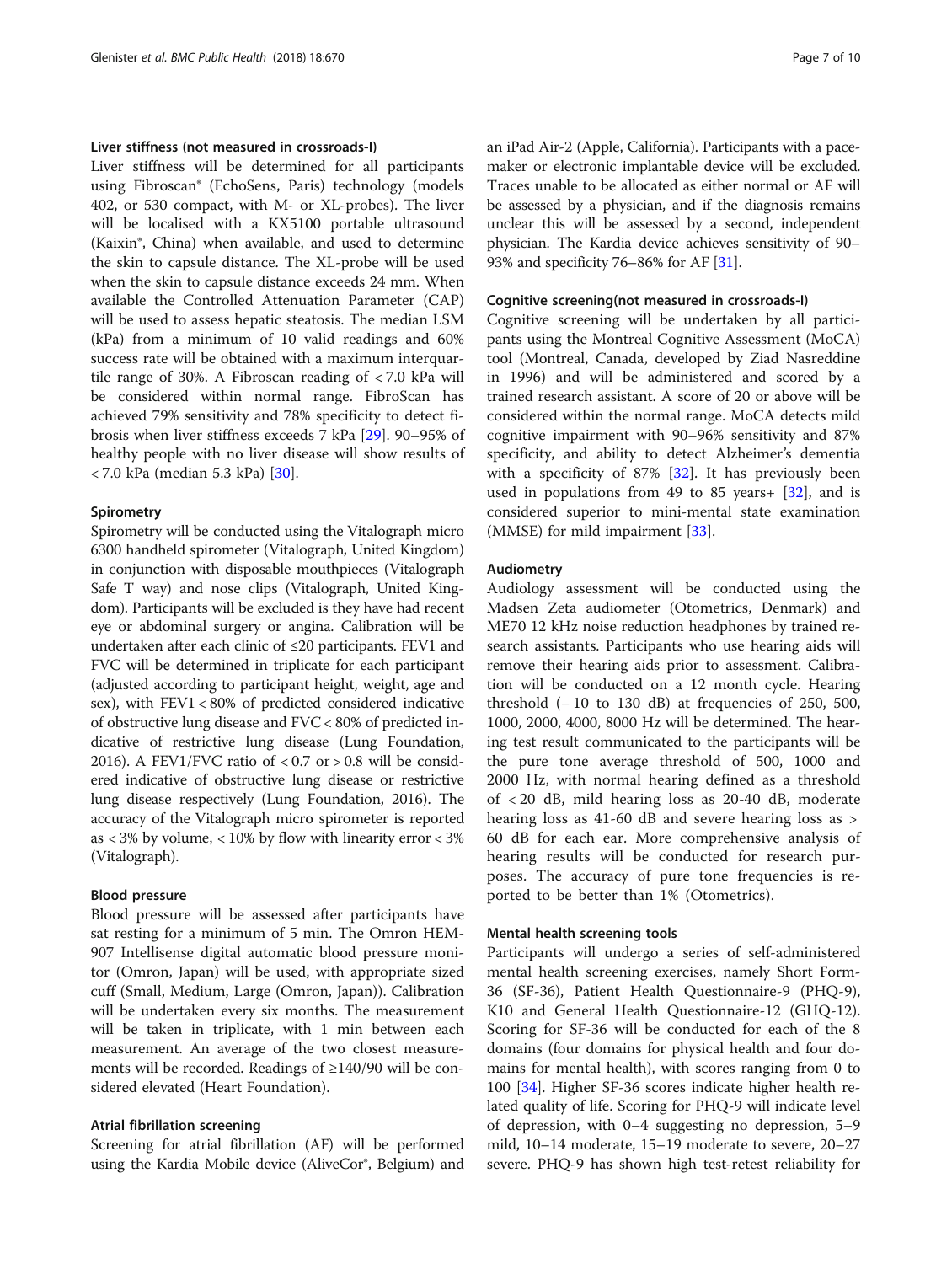psychiatric disorders (0.85) and high sensitivity and specificity (84 and 97% respectively) [[34\]](#page-9-0). The K10 has a maximum score of 50 indicating severe distress, with the minimum score of 10 indicating no distress [\[35](#page-9-0)]. The GHQ-12 results will be scored as  $0 = no$  evidence of mental ill health,  $1-3$  = less than optimal mental health and ≥ 4 as probable mental ill health or psychological disturbance [\[36](#page-9-0)].

#### Additional questionnaires

Participants will self-complete a series of questionnaires related to women's health (as applicable), diet, exercise, smoking, alcohol intake, chest pain, health knowledge and attitudes, oral health, caffeine intake, marijuana use and pesticide exposure.

# Oral health assessment (not assessed in crossroads-I)

The World Health Organisation (WHO) criteria and recommendations for oral health assessment for adults will be utilised. These criteria were selected to allow comparisons with other surveys conducted in Australia using the same methodology. This assessment will include the number of tooth surfaces with evidence of dental caries (i.e., number of decayed, missing and filled tooth surfaces). These data will be used to compute Decayed, Missing, and Filled Surfaces (DMFS) index. For collecting data on the periodontal status the Community Periodontal Index (CPI) and the position of the gingival margin in relation to the cemento-enameljunction ("Loss of attachment") will be measured using the WHO methodology. Loss of attachment, is regarded as an invariant destructive component associated with periodontal disease. In addition, enamel fluorosis, dental erosion, dental trauma, oral mucosal lesion condition and location, as well as dental prostheses need and possession by arch will be recorded as individual scores as described in the WHO guide.

#### Data management

Household survey responses will be collected directly via iPads using REDCAP software. These data are uploaded regularly to SPSS (IBM Corp., Armonk, NY). Participants will receive their clinic results, with the option of having a copy sent to their nominated General Practitioner (GP) within 1–2 weeks of the clinic. The results sent to the participants will include pathology test results, hearing test result, spirometry result, anthropometric measurements, liver fibrosis result, blood pressure, atrial fibrillation screen result and the cognitive screening result. All clinic results will be entered into an Excel spreadsheet prior to transfer to SPSS.

#### Data linkage

Information about participants' health and health service utilisation will be compared to health information obtained from specified primary health services and hospitals with informed, written consent of participants. This process will allow validation of self-reported information. Information obtained from health services will include diagnoses, frequency of utilisation, procedures, treatments, referrals, diagnostic tests, medication and management plans.

#### Statistical analysis

Data analysis will involve Chi-square tests (for discrete measures) and ANOVA (for continuous measures). Data will be described using 95% confidence intervals. Correlations will use Pearson's r. Multivariate analyses will include logistic regression and multi-linear regression analysis. All tests will be 2-tailed with significance in the analyses set at the 5% level. Mediation analysis will be undertaken to determine the mediating role of the access composite variable with under-diagnosis and undermanagement using a series of linear regression models in accordance with the product of coefficients mediation method [\[37](#page-9-0), [38](#page-9-0)]. All models will be adjusted for sociodemographic variables, obesity and other possible confounders.

# **Discussion**

Access to services is a key issue in rural areas. Terry and colleagues [\[39](#page-9-0)] found that access to health services varied across similar rural regions of Victoria, but the study was not designed to correlate access with health outcomes. Crossroads-II provides a unique opportunity to compare access to care currently and at the time of the original Crossroads-I study, and to correlate access to care with undiagnosed and undermanaged disease. Access to care is determined by more than geography, and both Crossroads studies are able to capture many of the social aspects of access to care by identifying rural residents' perceptions of barriers to accessing care. Developing a new measure of access that is consumer driven will contribute to the literature in rural health where access to health services is often based on health service and population size  $[40, 41]$  $[40, 41]$  $[40, 41]$  $[40, 41]$  rather than consumer experience. Furthermore, correlating this measure with undiagnosed and undermanaged disease will directly relate access to health outcomes in four rural communities. This provides detail about specific health outcomes and access to specific types of care in particular communities rather than an aggregation of populations in diverse rural communities.

The repeat cross-sectional aspect of the study will allow identification of changes in the health and disease profile (particularly chronic disease) of the region as well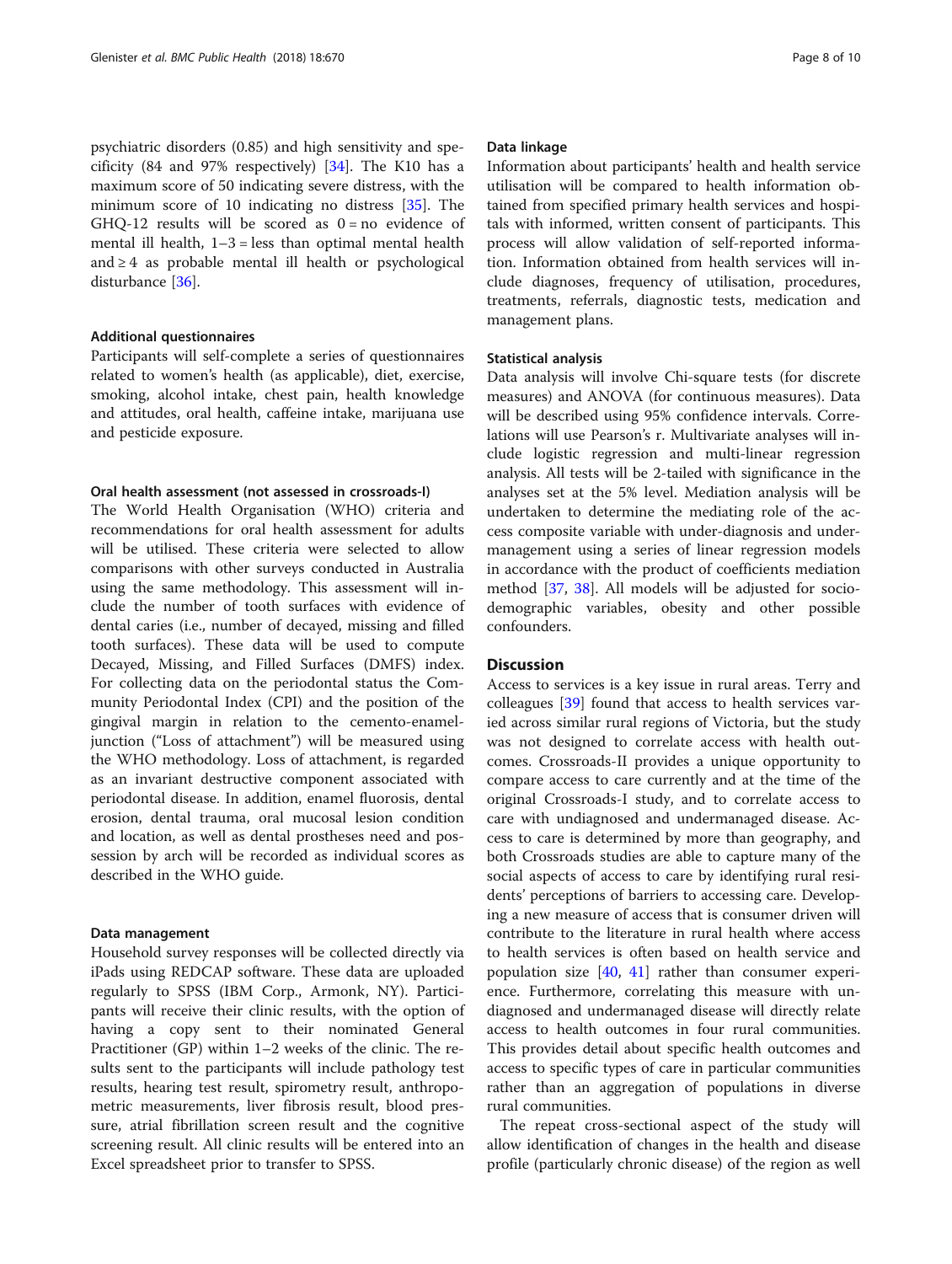as changes in health behaviours and access to health services. Localised data, particularly detailed data on a broad range of health conditions, is uncommon in Rural Health. Therefore, this study will represent one of the most comprehensive, broadly focussed studies of the health of rural Australians. The design of this study incorporates face-to-face interviews of each member of the household, and is therefore an expensive mode of research. This study will generate a large amount of data, and therefore data quality, analysis and storage have been planned in detail.

Chronic conditions remain a growing challenge to the Australian health system [[42\]](#page-9-0). Chronic disease management is now a large focus of General Practice and with an older population in rural Australia, the need to understand the prevalence of chronic disease and access to care is crucial. Understanding self-reported behaviour and matching this to clinical measures provides particular insight into the health of these residents. Furthermore, assessing chronic illness over time provides evidence of the changes in health that the health system needs to be able to cater for. The study is likely to have implications for service design and delivery in rural and regional areas.

Therefore, the results will contribute to the knowledge base in rural health and enable better understanding of the key factors influencing health and their interrelationships in rural locations. The need for this type of information prompted local health services and local governments to partner with researchers, and contribute financially to the study. Data from Crossroads-I enabled these organisations to secure funding for increased workforce and service provision. The researchers are very conscious of ensuring that each partner organisation receives the information that they require, in the most appropriate format, in a timely manner, and as such, a communication committee will be developed.

The setting of the study is the same as Crossroads-I, although for pragmatic reasons the number of smaller towns was reduced from six to three. The three smaller towns were selected for their locations north, south and east of the regional centre and their distinct health service composition. The Goulburn Valley remains home to the largest population of Indigenous Australians in regional Victoria but has experienced changes in its ethnic structure due to increased migration from non-English speaking countries and increased numbers of refugee and asylum seekers from Afghanistan, Iraq and Sudan since Crossroads-I. The impact of these changes on health, disease and access to care will be investigated in this study.

#### Abbreviations

AF: Atrial fibrillation; ALT: Alanine transaminase; AST: Aspartate transaminase; CAP: Controlled Attenuation Parameter; CPI: Community Periodontal Index;

DMFS: Decayed, Missing, and Filled Surfaces; eGFR: Estimated Glomerular Filtration Rate; FBE: Full blood examination; GGT: Gamma glutamyl transferase; GHQ-12: General Health questionnaire-12 item; GP: General Practitioner; GV: Goulburn Valley; HbA1c: Glycated haemoglobin; HDL: High density lipoproteins; HR-QoL: Health related quality of life; kPa: Kilo pascals; LDL: Low density lipoproteins; LFT: Liver function test; MMSE: Mini-mental state examination; MoCA: Montreal Cognitive assessment; OGTT: Oral glucose tolerance test; PHQ-9: Patient Health questionnaire-9 item; SA-3: Statistical area 3; SF-36: Short form-36 item; SMR: Standardised mortality rate; U + E: Urea and electrolytes; WHO: World Health Organisation

#### Acknowledgements

We acknowledge Dr. Vivek Phutane (Goulburn Valley Mental Health Service) and Dr. Marianna Charalambous, (Otometrics) for research assistant training. We acknowledge the fieldwork team and the study participants. We are very grateful to our partner organisations for their support. We acknowledge the Australian Government Department of Health RHMT programme.

#### Funding

This study is being funded by a National Health and Medical Research Council (NHMRC) partnership grant. The partner organisations (in alphabetical order) are Alfred Health Gastroenterology, Benalla Health, Cobram District Health, Goulburn Valley Health, Goulburn Valley Primary Care Partnership, Greater Shepparton City Council, Moira Shire, Primary Care Connect, Seymour District Memorial Hospital and Shepparton Access. The funding body and partner organisations have contributed financially to personnel and the purchase of equipment required for the study. Partner organisations will receive reports and information relevant to their clients but remain independent from the data collection and analysis. Research within the Department of Rural Health is supported by the Australian Government Department of Health through the Rural Health Multidisciplinary Training (RHMT) Programme.

#### Availability of data and materials

The datasets used and/or analysed during the current study are not publically available to protect the privacy of the participants.

#### Authors' contributions

KG drafted this manuscript and contributed to the study design and its implementation. LB contributed to the design of this study and writing of this manuscript. SW contributed to implementation of the study design and protocols for data collection. LB contributed to the design of cardiovascular health assessments and interpretation of cardiovascular clinic results. DS is the Chief investigator for this study, and for Crossroads-I. DS conducted the power analyses and contributed to the writing of this manuscript. DM contributed to the study design and the specific diabetes and cognitive assessments. ST & LR contributed to the study design and integration of the study with health services. MM & RM contributed to the design of the oral health assessment tools. RB contributed to the design of the mental health assessment tools. SR & WK contributed to the design of the liver health assessment tools, data collection and interpretation of Fibroscan results. WA contributed to the interpretation of clinical results and patient results. All authors read and approved the final manuscript.

#### Ethics approval and consent to participate

Ethics approval was granted by the Goulburn Valley Health Ethics Committee (GVH 20/16) May 2016. Informed, written consent will be obtained from each household survey participant aged 16 years or older. Signed consent will be obtained from each clinic participant, and participants must be aged 18 years or older and not be pregnant. Separate consent forms will be used for the general clinic, the oral health assessment, the liver scan and for data linkage.

#### Competing interests

The authors declare that they have no competing interests.

#### Publisher's Note

Springer Nature remains neutral with regard to jurisdictional claims in published maps and institutional affiliations.